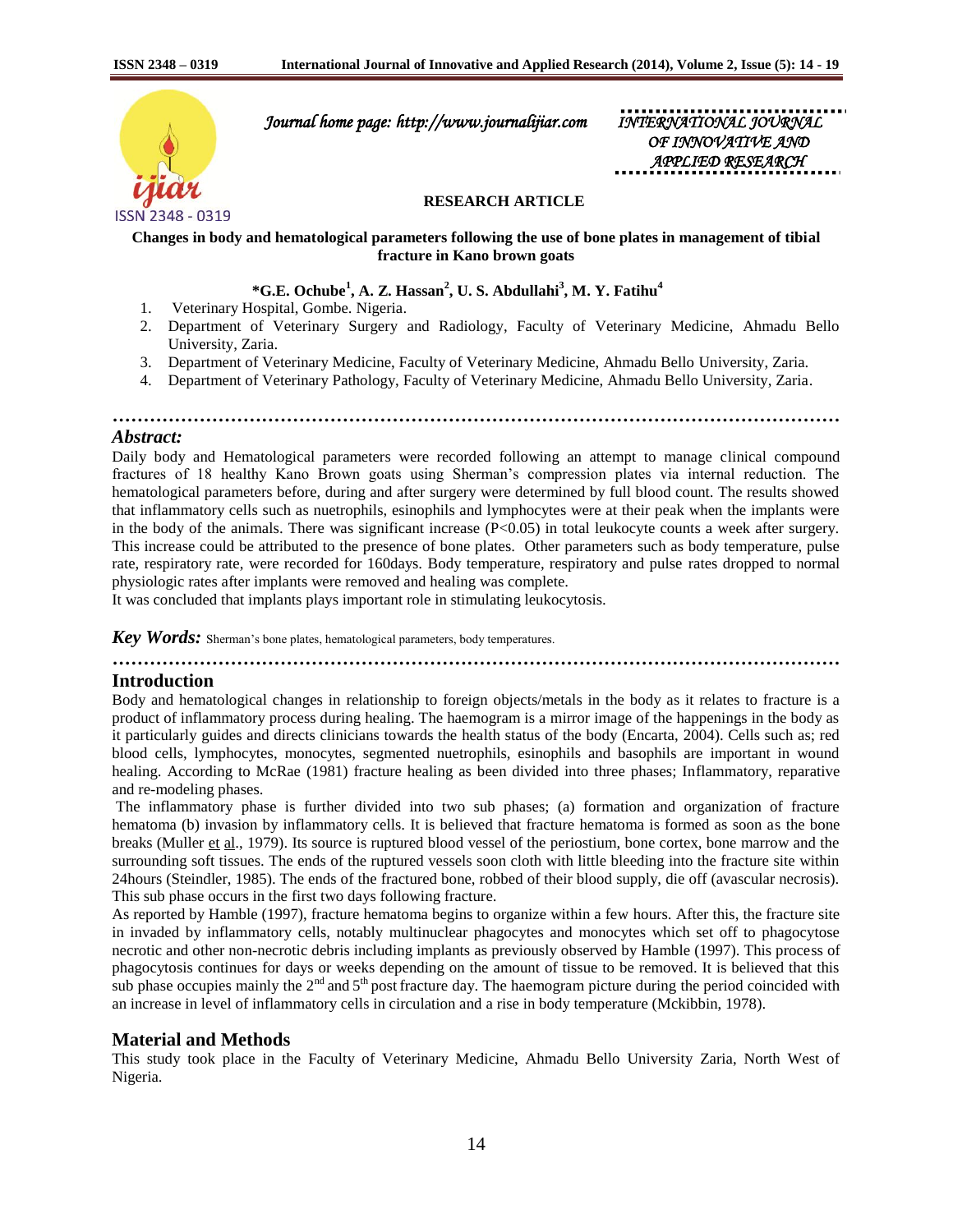Eighteen clinical cases of fracture of the tibial bone were used for this study. Animal were divided into 2 groups; A and B by simple random sampling technique. Group A had their fracture immobilized with bone pates without the use of bone cement while Group B were the study group had their fractures immobilized with bone plates with the use of bone cement.

The experimental animals were allowed a 24hours acclimatization before the surgery commenced. Vital parameters, such as body temperature, body weight, pulse rate, respiratory rate, age and status of the animal were taken. Blood was taken from all animals to establish the base line haemogram prior to surgery.

Two millimeters of blood were obtained from each goat through the jugular vein using a 21G  $1<sup>1</sup>/2$  needle (Discard IT<sup>®</sup>, Beton Dickinson, England). Sample was placed in a bottle containing 1mg of ethylene diamine tetra acetic acid (EDTA), and divided into two, properly labeled bottles and sent to the protozoology and haematology laboratory of Faculty of Veterinary Medicine, Ahmadu Bello University Zaria for analysis.

Blood sample were analyzed for packed cell volume (PCV) total leukocyte count (WBC), differential WBC counts as well as total plasma protein using an automated analyzer.

Automated hematology counters; automated machines have at least two channels for cell counting. In one channel red blood cells and platelets are analyzed, and in the other, white blood cells are analyzed. Extra channels are used for the differentials cell counting and reticulocyte counting. There are basically two methods for cell counting and sizing which are electrical impendence and light scattering. Although automated instruments are sophisticated, they cannot recognize all the significant abnormalities that can be recognized by the human eye. Therefore they are designed to produce accurate and precise blood counts on specimens which are either normal, or show only numerical abnormalities and to alert the operator when the specimen has unusual measurement or which would required a blood film review (Health, 2012).

Post surgical haemogram were also obtained at 3weeks and 16weeks (After implants use removed) after surgery. Rectal temperatures were recorded for 160days using digital thermometers pre, during and post surgery. Respiratory and pulse rates were also recorded pre, during and post surgery to 160days.

Post operative radiographs were taken at 0, 2(Figure 1), 4(Figure 2), 8, 12(Figure 3) and 16weeks to evaluate the extent of healing. After healing, a second surgery was carried out to harvest the implants (Figure 4, 5, 6 shows tibia bone 4 weeks after bone plates were harvested). Haemogram picture before surgery, one week post surgery and one week after the implant was removed were properly recorded.

### **Surgical procedure**

The surgery was carried out via the bone plating technique as described by Piematti and Greely (1986).

### **Statistical analysis**

Statistical analysis using two tailed student test was used to compare the mean values between and within groups and was found to be significant  $(P<0.05)$ 

#### **Results and Discussion**

Packed cell volume (PCV) pre -surgery dropped from 28.5%, 25.5% during surgery to 27.1% post-surgery with a mean PCV of 26.9% for group A goats, white blood cells (WBC) was 8.2% before surgery, rose to10.1% and later dropped to 8.0% post surgery with a mean wbc 8.7%.Total protein before surgery was 5.6g/dl, during surgery 3.9g/dl and post surgery 4.6g/dl (Table 1).

For group B goats that were treated with bone cement as the study group, PCV pre-surgery was 29.5%, 25.5% during surgery, and 27.7% post- surgery, with a mean pcv of 27.4%. White blood cells pre-surgery was 8.3%, during surgery 11.6%, and post surgery 9.3%, with a mean WBC of 9.3%. Total protein before surgery was 5.1g/dl, during surgery 4.1g/dl and post surgery 4.6g/dl (Table 2).

Mean body temperature, pulse rate and respiratory rates for both group A and group B were; Temperature pre – surgery 38.7 degree Celsius, during surgery, 39.4 degree Celsius and post surgery 38.1 degree Celsius. While pulse rates were 75.1 beats /minute, 75.6 beats/minute, and 75.4 beats/minute pre, during and post surgery. Respiratory rates 29.8 cycle/minute, 30.7cycle/minute pre, during and post surgery.

Radiographic evaluations of figure 1, figure 2 and figure 3 indicate perfect alignment and commencement of callus formation with evidence of healing. Figures 4, 5, and 6 shows complete bone healing 4 weeks after implants were harvested with evidence of bone remodeling in progress.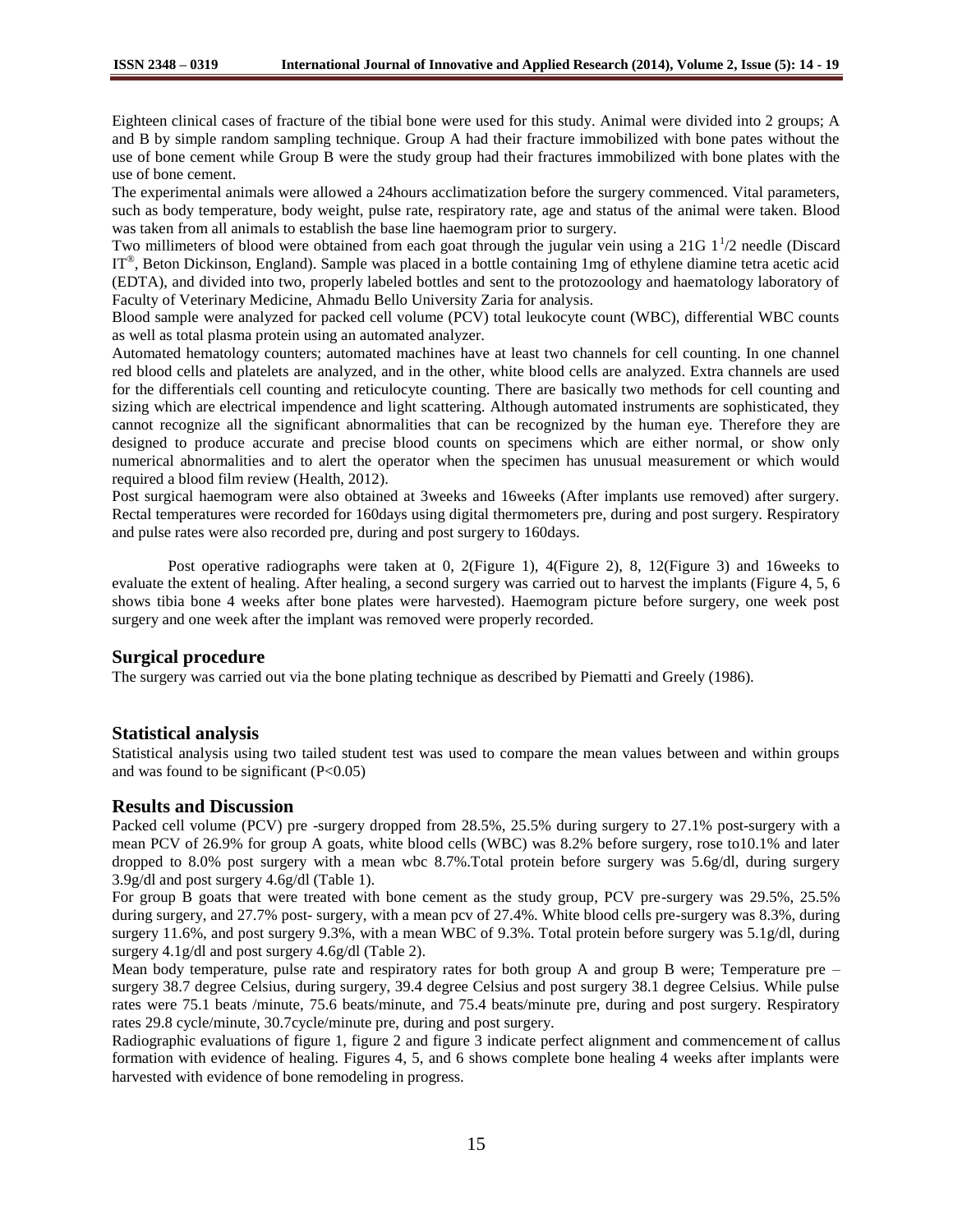| Table 1: Mean hematological parameters in Kano Brown Goats with tibial fractures treated without Bone cement |  |  |  |  |  |
|--------------------------------------------------------------------------------------------------------------|--|--|--|--|--|
| (Group A; 9 animals aged between 6-11 months).                                                               |  |  |  |  |  |

| ັ<br>Group A           |             |            |           |           |           |           |            |                        |
|------------------------|-------------|------------|-----------|-----------|-----------|-----------|------------|------------------------|
| <b>Blood parameter</b> | <b>PCVS</b> | <b>WBC</b> | N         |           | Е         | M         | <b>BAS</b> | Total protein $(g/dl)$ |
|                        | $(\%)$      | $(\% )$    | (% )      | $(\%)$    | $(\%)$    | $(\% )$   |            |                        |
| Pre surgery            | 28.5        | 8.2        | 37.5      | 51.8      | 1.1       | 0.7       | $\theta$   | 5.6                    |
| <b>During Surgery</b>  |             |            |           |           |           |           |            |                        |
|                        | 25.5        | 10.1       | 26.4      | 60.3      | 1.6       | 0.5       | $\Omega$   | 3.9                    |
| Post surgery           | 27.1        | 8.0        | 27.4      | 56.1      | 1.5       | 0.6       | $\Omega$   | 4.6                    |
| Mean                   | 26.9        | 8.7        | 30.4      | 56.0      | 1.4       | 0.6       | $\theta$   | 4.7                    |
| <b>SD</b>              | $\pm 0.3$   | $\pm 0.2$  | $\pm 0.4$ | $\pm 0.4$ | $\pm 0.1$ | $\pm 0.1$ |            | $\pm 0.15$             |

Key Pcv - packed cell volume WBC – White blood cell N – Nuetrophils L – Lymphocytes E – eosinophils M – Monocytes g/dl - Gram per litre SD – Standard deviation BAS – Baseophils

Table 2. Mean hematological parameters in Kano Brown Goats with tibial fracture and bone cement application (Group B; 9 animals aged 15-20 months).

|                   | <b>PCV</b> | <b>WBC</b>  | N         |           | E         | M         | <b>BAS</b>     | Total protein $(g/dl)$ |
|-------------------|------------|-------------|-----------|-----------|-----------|-----------|----------------|------------------------|
|                   | $(\% )$    | $(*10^5/2)$ | (% )      | $(\%)$    | (% )      | $(\%)$    |                |                        |
| Pre surgery       | 29.5       | 8.3         | 37.5      | 55.7      | 1.3       | 1.0       | $\overline{0}$ | 5.1                    |
| During<br>Surgery | 25.3       | 11.6        | 31.0      | 71.4      | 2.0       | 0.7       | $\theta$       | 4.1                    |
| Post surgery      | 27.7       | 8.1         | 31.2      | 53.2      | 1.1       | 0.6       | $\Omega$       | 4.6                    |
| Mean              | 27.4       | 9.3         | 33.9      | 60.1      | 1.4       | 0.7       | $\Omega$       | 4.6                    |
| <b>SD</b>         | $\pm 0.3$  | $\pm 0.2$   | $\pm 0.4$ | $\pm 0.4$ | $\pm 0.1$ | $\pm 0.1$ |                | $\pm 0.15$             |

Key

Pcv - packed cell volume WBC – White blood cell

- 
- N Nuetrophils L – Lymphocytes
- E eosinophis
- M Monocytes
- g/dl Gram per deciliter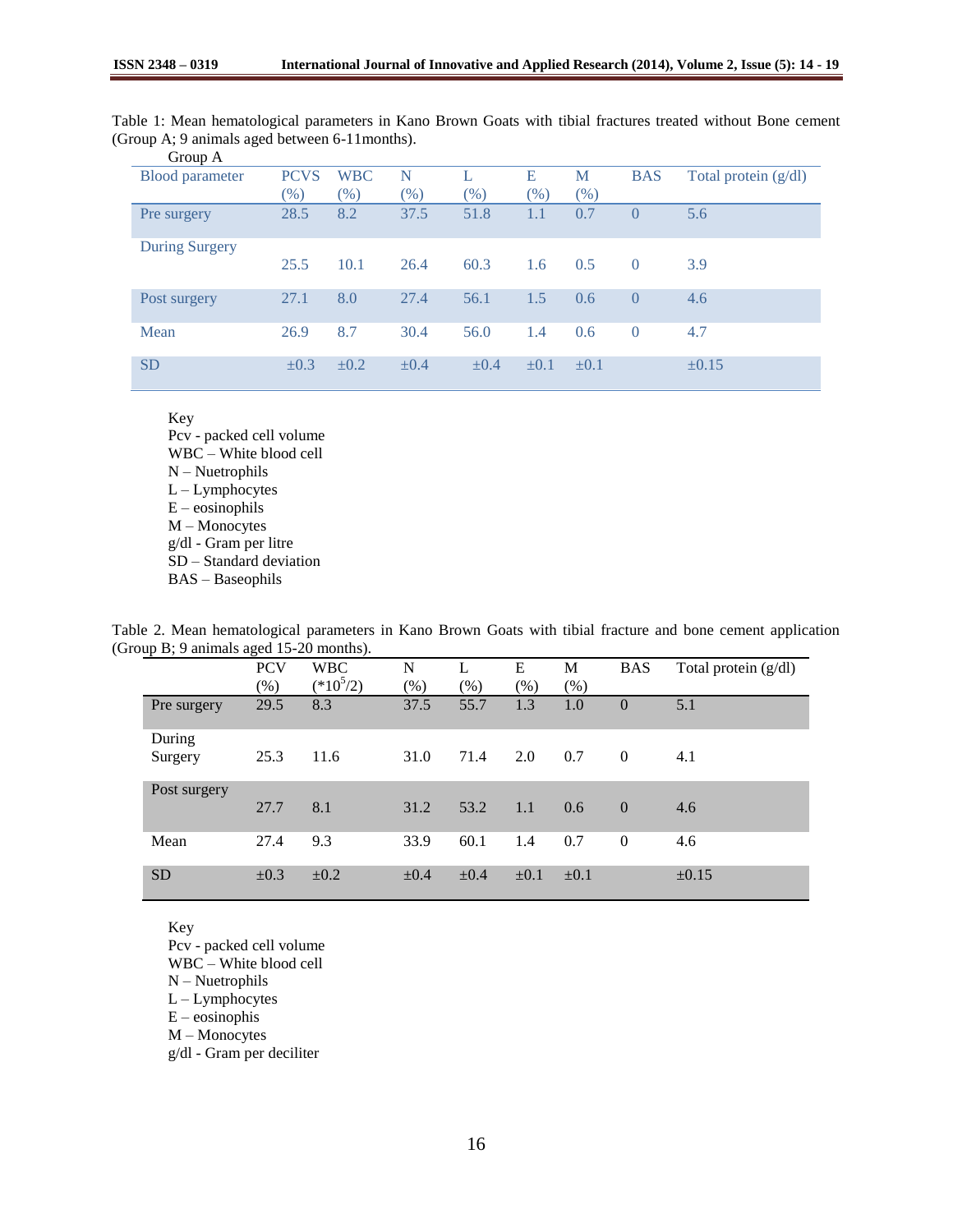|                | Temperature<br>$T^0c$ | Pulse Rate<br>B/m | Respiratory Rate c/m |
|----------------|-----------------------|-------------------|----------------------|
| Pre surgery    | 36.7                  | 75.1              | 29.8                 |
| During Surgery | 39.4                  | 75.6              | 30.7                 |
| Post surgery   | 38.3                  | 75.4              | 30.5                 |
| Overall mean   | 38.1                  | 75.7              | 30.3                 |

Table 3: Mean body temperature, pulse rate and respiratory rate changes in Kano brown goat treated with or without bone cement.







Figure 3 Figure 4

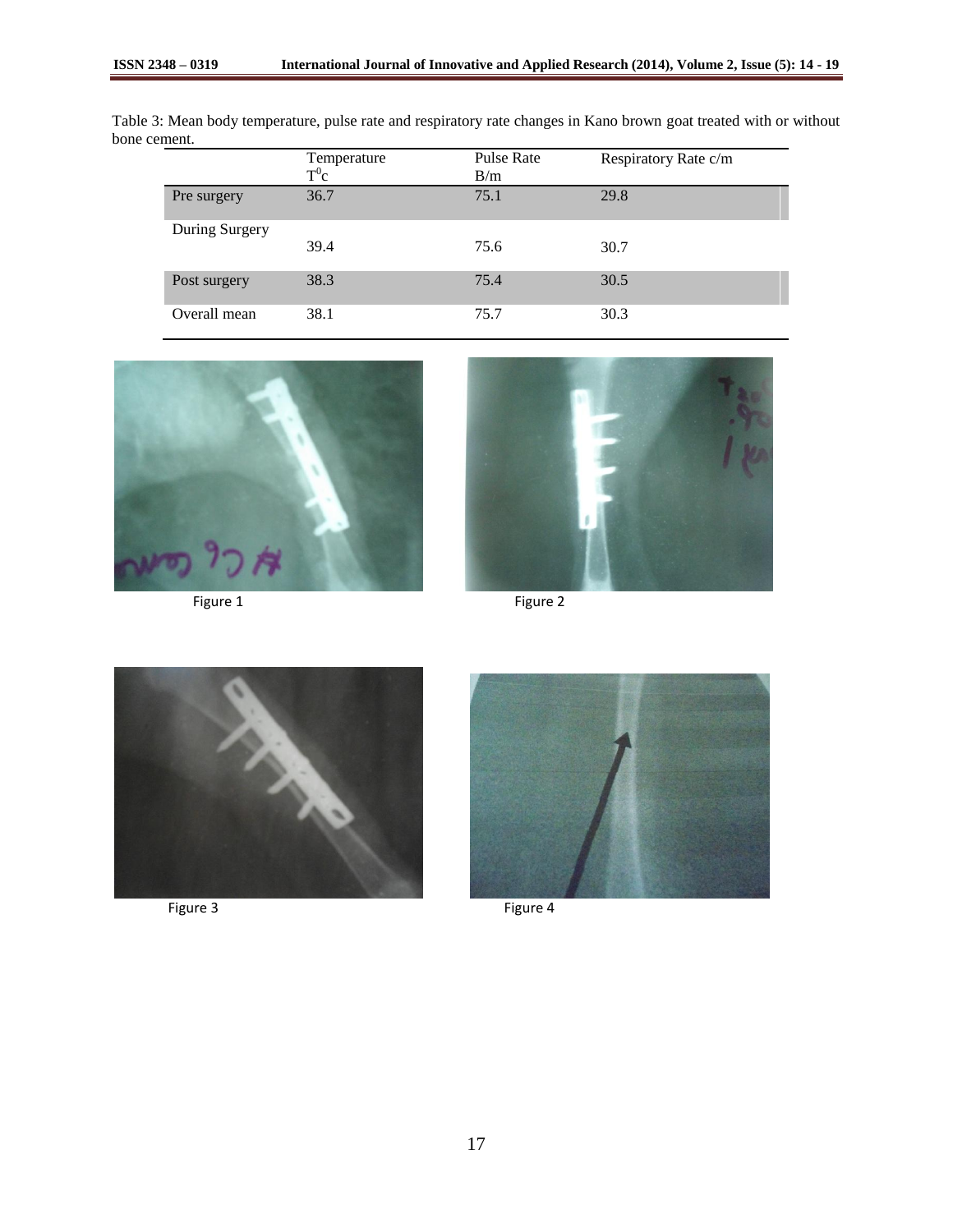

Figure 5 **Figure 6** 



**Key:** Fig. 1- showing study group B, plated with compression bone plate.

Fig. 2- showing control group A, plated with compression bone plate.

Fig. 3- showing study group B, plated with compression plate.

Fig. 4- showing study group B, 4weeks after implant was harvested. Black arrow indicates fracture site.

Fig. 5- showing control group A, 6weeks after the implant was harvested. Black arrow indicates fracture site.

Fig. 6- showing study group B, 3weeks after implant was harvested. Black arrow indicates fracture site.

#### **Discussion**

The significant increase  $(P<0.05)$  in total leucocytes count weeks after artificially creating the fractures could be attributed to the presence of bone plates. This feature occurred in both groups of goats, suggesting the role of the implant in stimulating leukocytosis response similar to the observation of mikibbin (1987). The leukocytosis response disappeared as the implants were removed one week after surgery in all the animals used for study. The PCV values also dropped one week post operatively for both groups. For example the mean PCV before surgery was 29.5  $\pm$  0.5%, this dropped to 25.3  $\pm$  03% one week after surgery, and subsequently rose to 27.1  $\pm$  0.3% one week after the implant were harvested. The initial decrease in PCV level immediately after the surgery could be attributed to blood loss during the surgical procedure. The hematopoietic activity probably picked up as the normal physiologic activity was restored. The rise in total protein post surgery for both groups indicate post surgery recovery as the animals appetite improved considerably as healing progressed.

Mean values recorded during surgery indicate a mean temperature of  $39.4\pm0.5$  degree Celsius, pulse rate  $75.6\pm0.3$ beats/minute and respiratory rate of 30.7±0.8cycles/minute ,these were the values when the implants were in the animal, these values dropped to normal physiologic level when the implants were removed. From literature and in this study, the rise in temperature at the time the implant was in the animal coincided with the period when inflammatory cells were at their peak as indicated by the haemogram of this study. According to Zaheed et al*.,* (2011), the invitro study they carried out on temperature change along dental implant supports the hypothesis that body temperature rises with presence of implants.

After the implants were removed body temperature reverted back to normal probably because the implant being an exogenous material had initiated a marked inflammatory response.

Statistical analysis using two tailed student was used to compare the mean values between and within groups and was found to be significant  $(P<0.05)$ .

### **Conclusion**

The body and hematological parameters recorded were at its peak when the implants were in the animal, this could be concluded to mean that exogenous materials like bone plates can cause leukocytosis, and rise in other body parameters like temperature, pulse and respiratory rates.